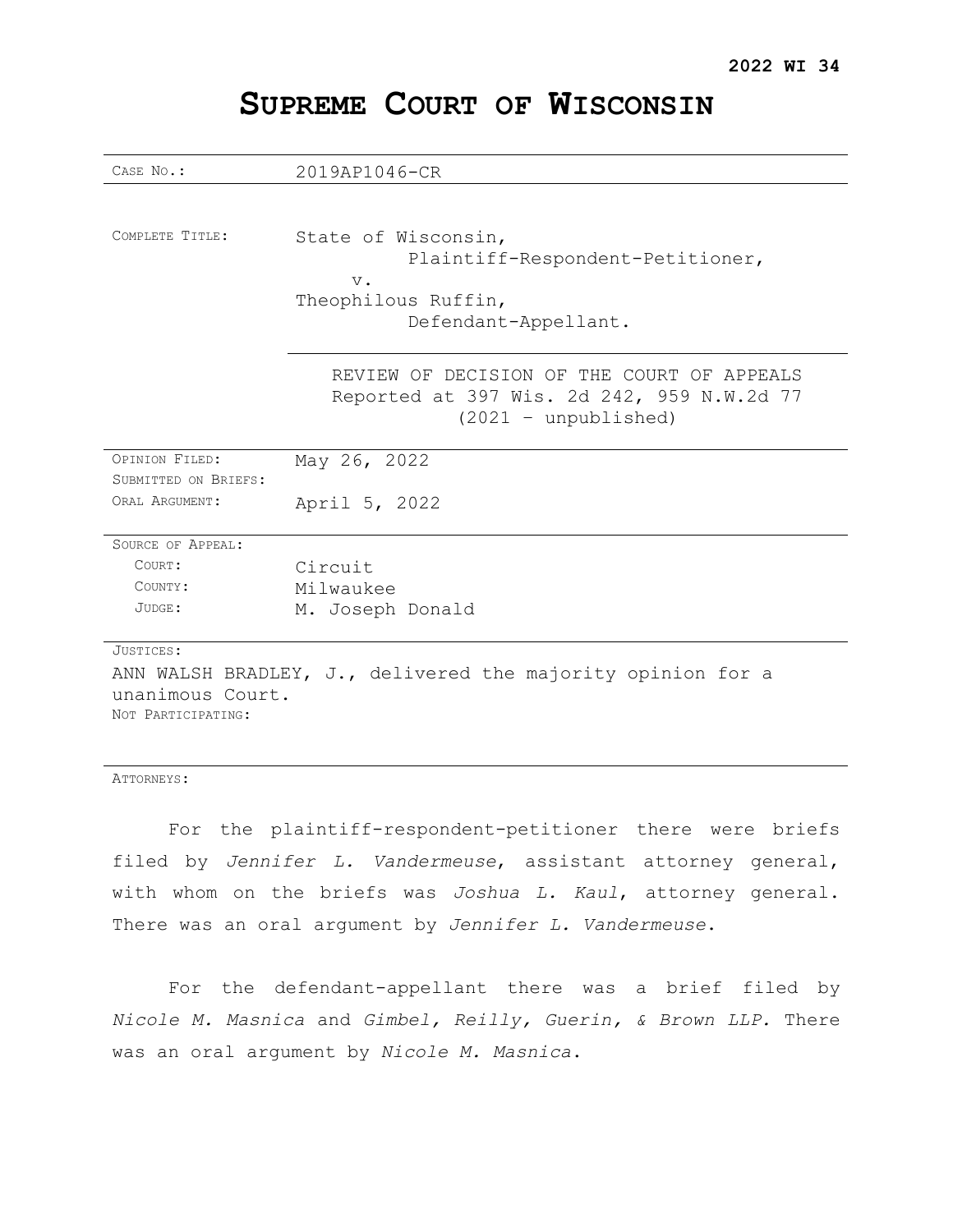## **2022 WI 34**

NOTICE

**This opinion is subject to further editing and modification. The final version will appear in the bound volume of the official reports.** 

No. 2019AP1046-CR (L.C. No. 2015CF5306)

STATE OF WISCONSIN  $\qquad \qquad : \qquad \qquad$  IN SUPREME COURT

**State of Wisconsin,**

 **Plaintiff-Respondent-Petitioner,**

### **FILED**

 **v.**

 $\overline{a}$ 

**Theophilous Ruffin,**

 **Defendant-Appellant.**

# **MAY 26, 2022**

Sheila T. Reiff Clerk of Supreme Court

ANN WALSH BRADLEY, J., delivered the majority opinion for a unanimous Court.

REVIEW of a decision of the Court of Appeals. *Reversed.*

¶1 ANN WALSH BRADLEY, J. The petitioner, the State of Wisconsin, seeks review of a decision of the court of appeals that reversed the circuit court in part and remanded for an evidentiary hearing.1 Specifically, the court of appeals

<sup>1</sup> State v. Ruffin, No. 2019AP1046-CR, unpublished slip op. (Wis. Ct. App. Mar. 9, 2021) (affirming in part, reversing in part, and remanding the order of the circuit court for Milwaukee County, M. Joseph Donald, Judge).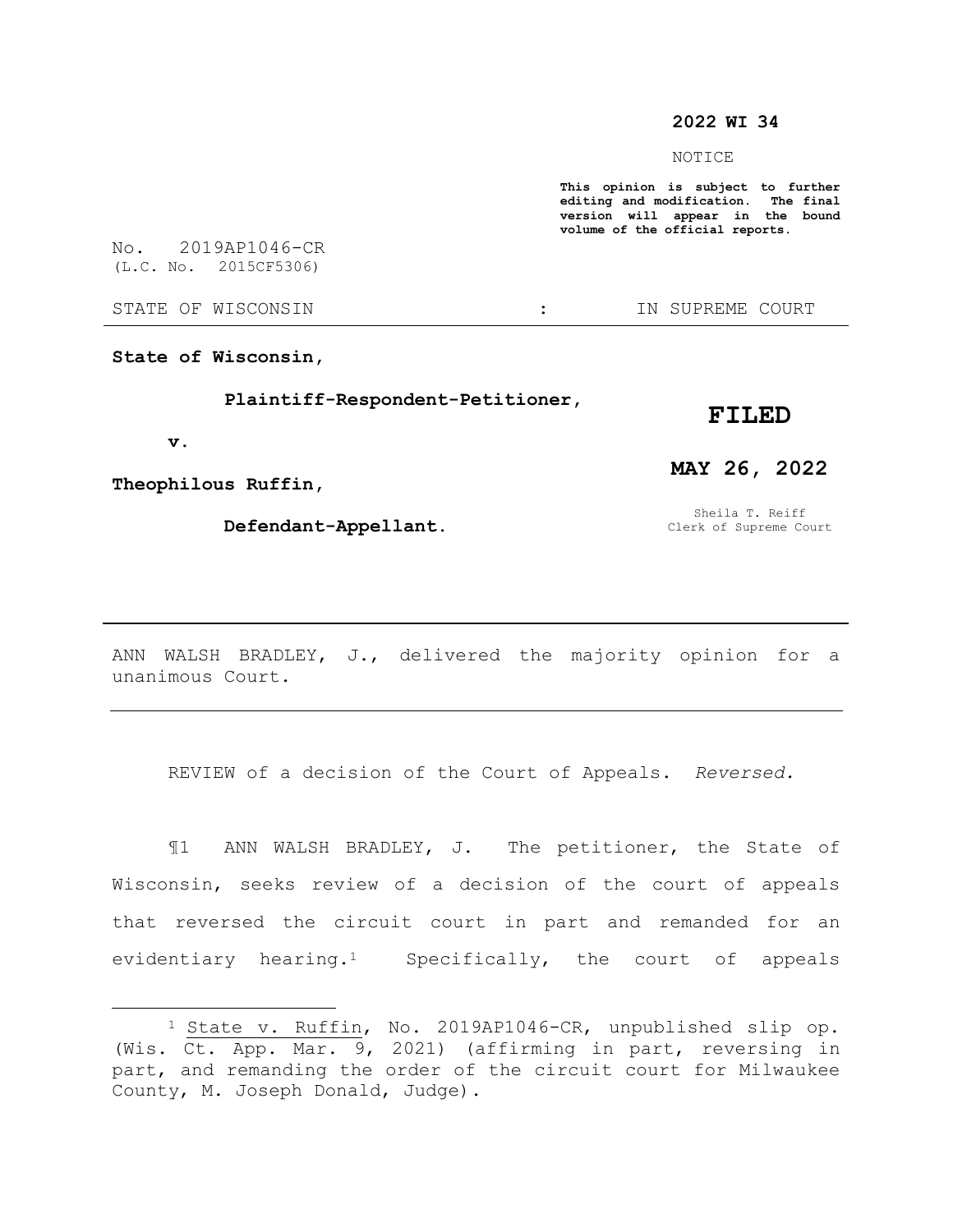determined that Theophilous Ruffin alleged sufficient facts so as to entitle him to an evidentiary hearing on his claim that his trial counsel was ineffective for withdrawing a request for a self-defense instruction.

¶2 The State contends that the court of appeals failed to apply the correct legal framework and that Ruffin is not entitled to an evidentiary hearing because the record conclusively demonstrates that he is not entitled to relief. Ruffin, on the other hand, argues that the court of appeals applied the proper framework, and that he is entitled to a Machner<sup>2</sup> hearing on his ineffective assistance claim.

¶3 We determine that the court of appeals applied an incorrect legal framework. In reaching our determination we emphasize that even if the motion alleges sufficient facts, an evidentiary hearing is not mandatory if the motion presents only conclusory allegations or if the record as a whole conclusively demonstrates that the defendant is not entitled to relief.

¶4 We conclude that the record here conclusively demonstrates that Ruffin is not entitled to relief on his claim that trial counsel was ineffective for withdrawing a request for a self-defense instruction. As a result, the circuit court did not erroneously exercise its discretion by denying Ruffin's motion without an evidentiary hearing.

 $\overline{a}$ 

<sup>2</sup> State v. Machner, 92 Wis. 2d 797, 285 N.W.2d 905 (Ct. App. 1979).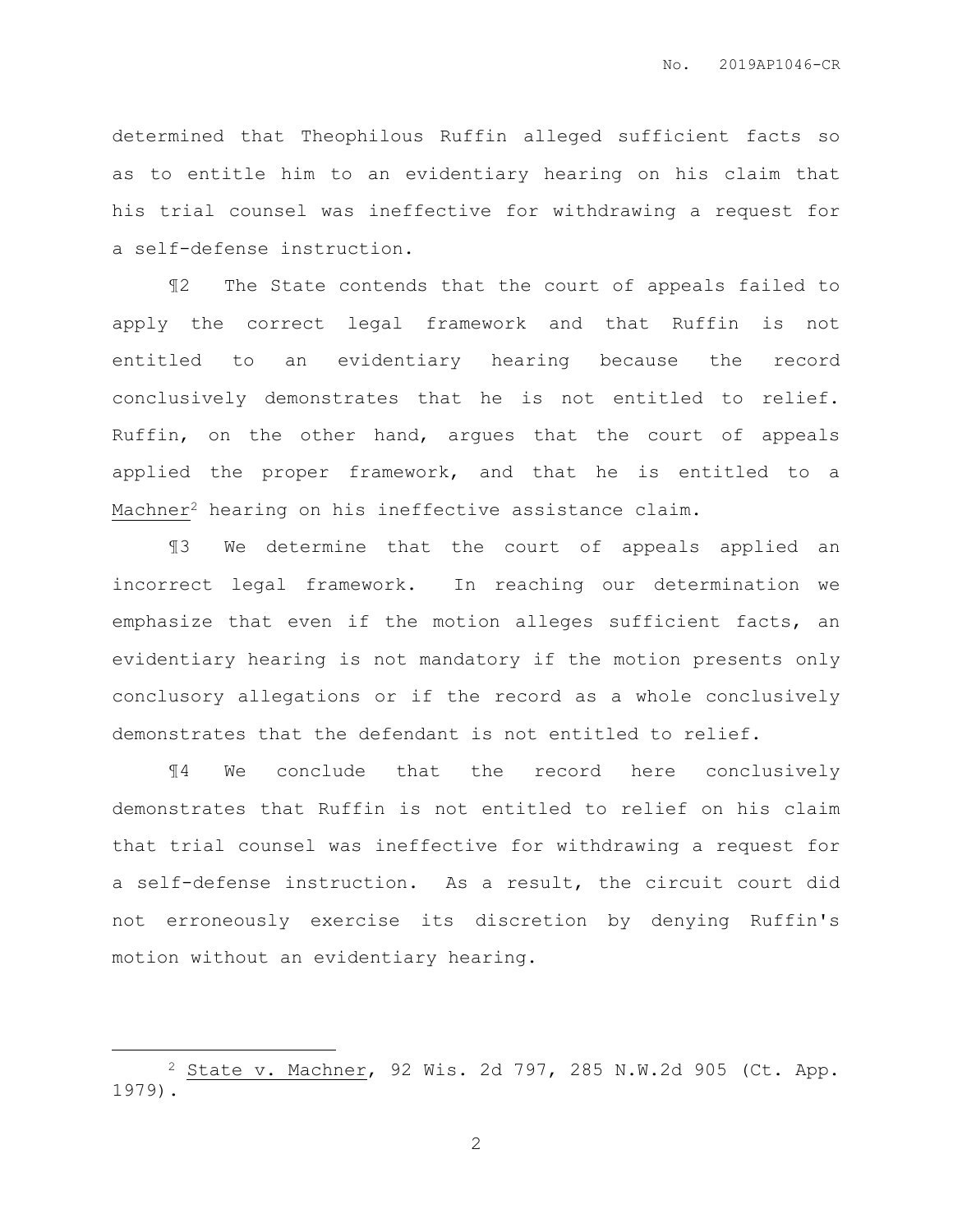¶5 Accordingly, we reverse the decision of the court of appeals.

I

¶6 Ruffin was charged with one count of second degree sexual assault<sup>3</sup> and one count of mayhem,  $4$  both as acts of domestic abuse.5 The charges stemmed from a physical altercation between Ruffin and his partner, A.B.6 At the time of the altercation, A.B. and Ruffin were in a relationship and lived together, along with several children that each partner had from previous relationships and their six-month-old son. A.B. was pregnant with the couple's second child.

¶7 According to A.B.'s testimony at trial, she and Ruffin had a "couple of beers" earlier in the day, and A.B. also consumed a "couple lines of cocaine." Ruffin went to bed around 10:00 or 11:00 p.m., and A.B. stayed up later, going to bed around 3:00 a.m. A.B. awoke to Ruffin kicking her and telling her that the baby was crying.

¶8 Ruffin and A.B. began to argue, and A.B. got up to prepare a bottle for the baby. They continued to exchange

<sup>3</sup> See Wis. Stat. § 940.225(2)(b) (2015-16).

All subsequent references to the Wisconsin Statutes are to the 2015-16 version unless otherwise indicated.

<sup>4</sup> See Wis. Stat. § 940.21.

 $\overline{a}$ 

<sup>5</sup> See Wis. Stat. § 968.075(1)(a).

<sup>6</sup> To protect the dignity and privacy of the victim, we use initials that do not correspond to her real name.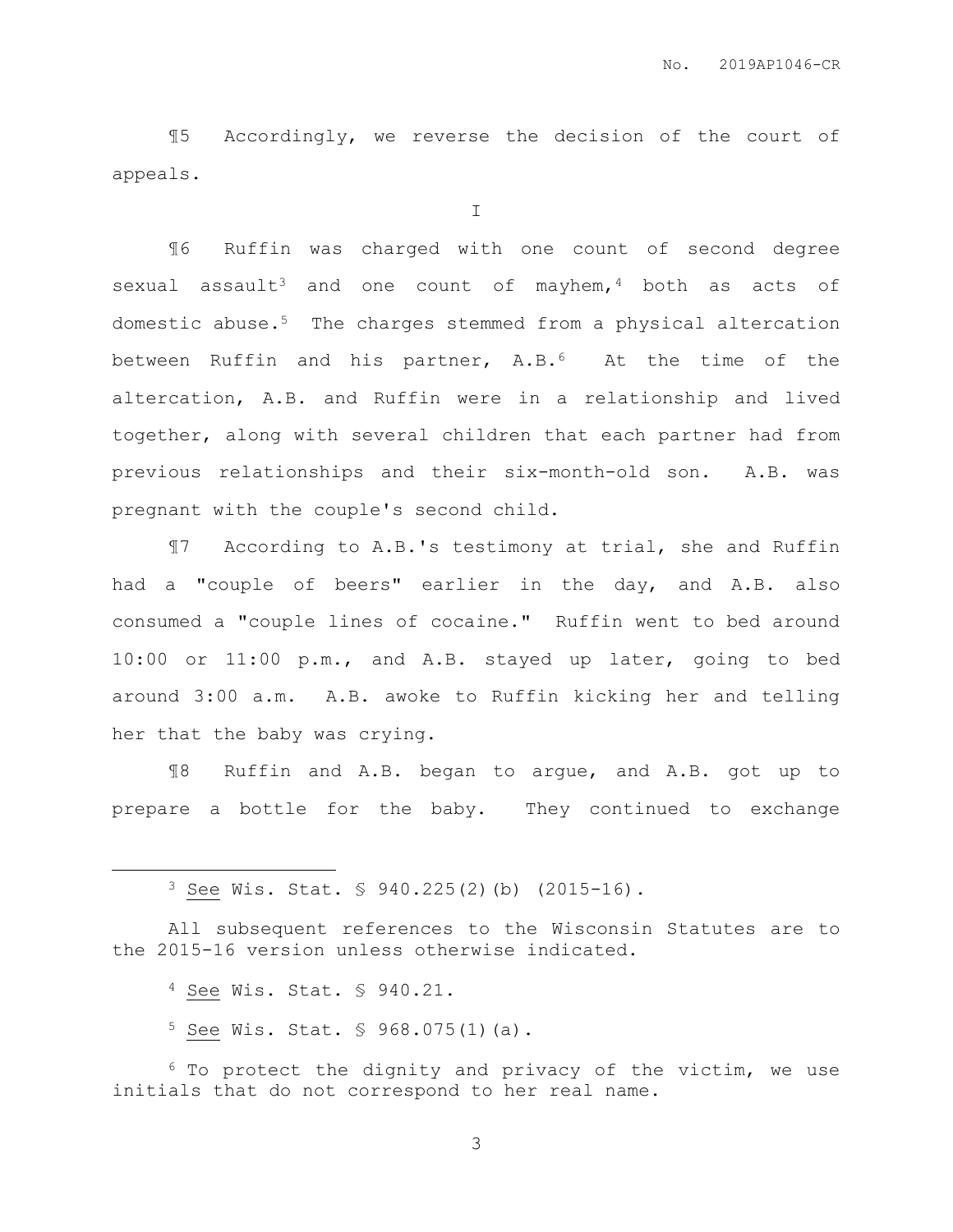words, which eventually escalated to a physical altercation. A.B. testified that Ruffin pulled her by her hair, hit her, and punched the back of her head. She recounted that she hit Ruffin with an open hand, and he responded by again hitting her.

¶9 A.B. testified next that she told Ruffin that she was going to leave, and Ruffin responded by telling her that he was not going to let her leave. When A.B. tried to get past Ruffin, she testified that he picked her up by her hair and inner thigh and threw her on the bed. She landed on her back with Ruffin kneeling over her.

¶10 Ruffin put his left arm across her face, pinning her on the bed. A.B. testified that with his right hand, Ruffin "just shoves right into my vagina, rips and pulls out." Ruffin did this at least three times. A.B. felt "all this pressure" and instantly felt wet. She thought that Ruffin was trying to kill her unborn child.

¶11 A.B. ran downstairs and discovered blood dripping down her legs. She also noticed a piece of vaginal tissue "just hanging" from her body. A.B. required surgery to repair and reattach two to two-and-a-half inches of separated vaginal tissue.

¶12 The treating doctor testified that "[r]oughly half of the right labia minora ha[d] been torn off" and that she "had never seen anything quite like it." Further, the doctor testified that A.B. told her that "she fell down the stairs, and it caught on her underwear and tore it off." This explanation was suspect, in the doctor's estimation, because she "couldn't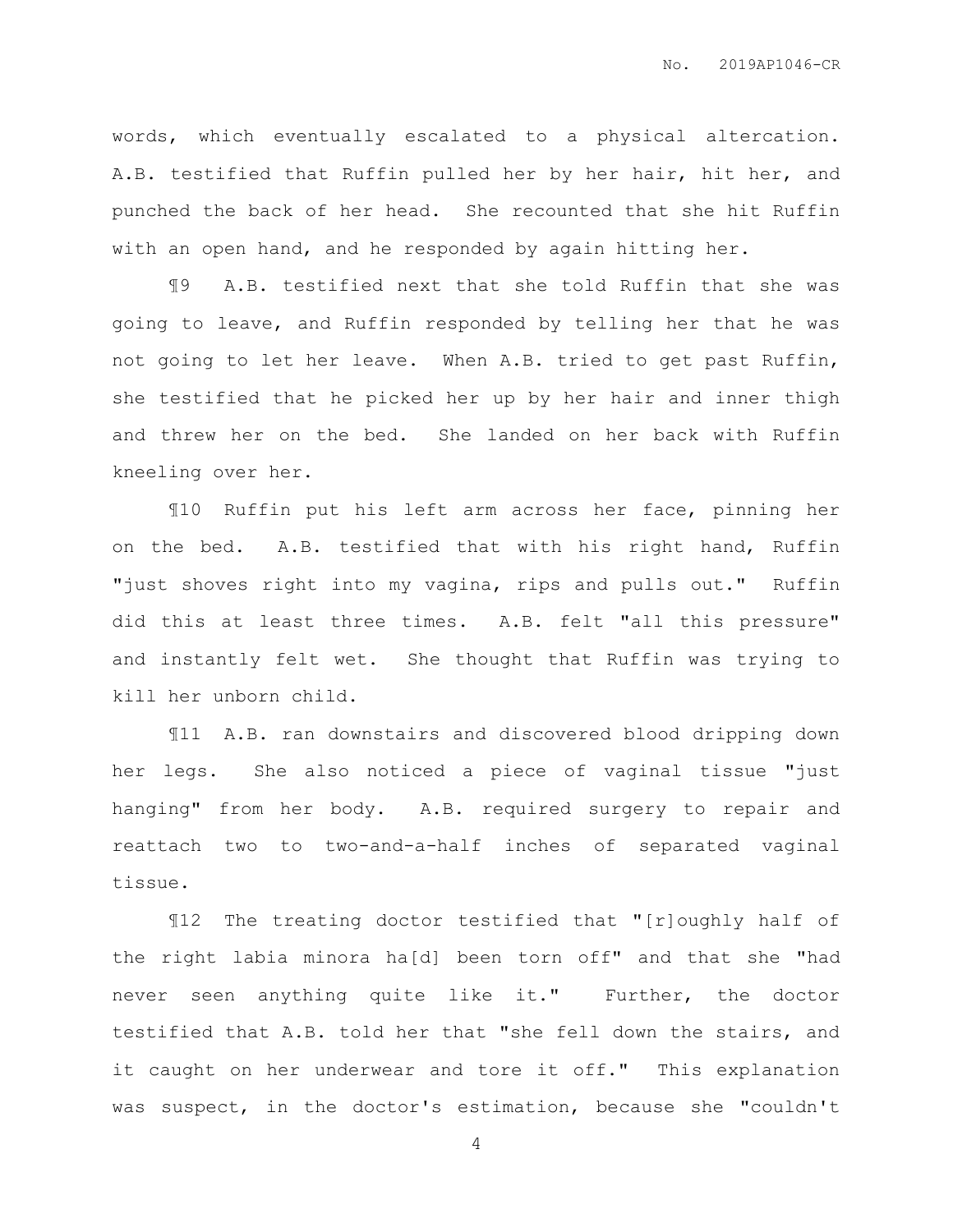imagine any way underwear could tear [it] off" because the tissue that makes up the labia is "not easily torn." Due to the nature of the tissue and the extent of the injury, the doctor thus did not believe A.B.'s initial explanation that she fell down the stairs and instead suspected intimate partner violence.

¶13 Ruffin also testified at trial, and offered a different version of events. According to Ruffin, when he nudged A.B. with his foot to wake her up, she was upset and angry, "cussing" at him. He noticed that three of his beers and his cocaine were missing, and he "threatened to call the social workers" to report A.B.'s drug and alcohol use. Ruffin then testified that A.B. "started to come towards me hitting me, punching me, try to push me down the stairs."

¶14 According to Ruffin, as A.B. hit him, he tried to push her onto the bed. As he pushed her, she tripped and grabbed Ruffin's collar, and both fell on the bed. In an effort to avoid falling on A.B.'s pregnant belly, Ruffin testified that he held himself up with his hand. In Ruffin's telling, A.B. then put her legs around Ruffin's waist.

¶15 Ruffin indicated that he tried to free himself from A.B.'s grasp. He used his left hand to try to push her legs off of him. When asked on cross-examination how A.B.'s labia was injured, Ruffin acknowledged that he "was pushing in that area" but later stated that he "didn't never think [he] was pushing her labia. . . . All I was trying to do was just push her legs off of me so I can go." He further testified that he wasn't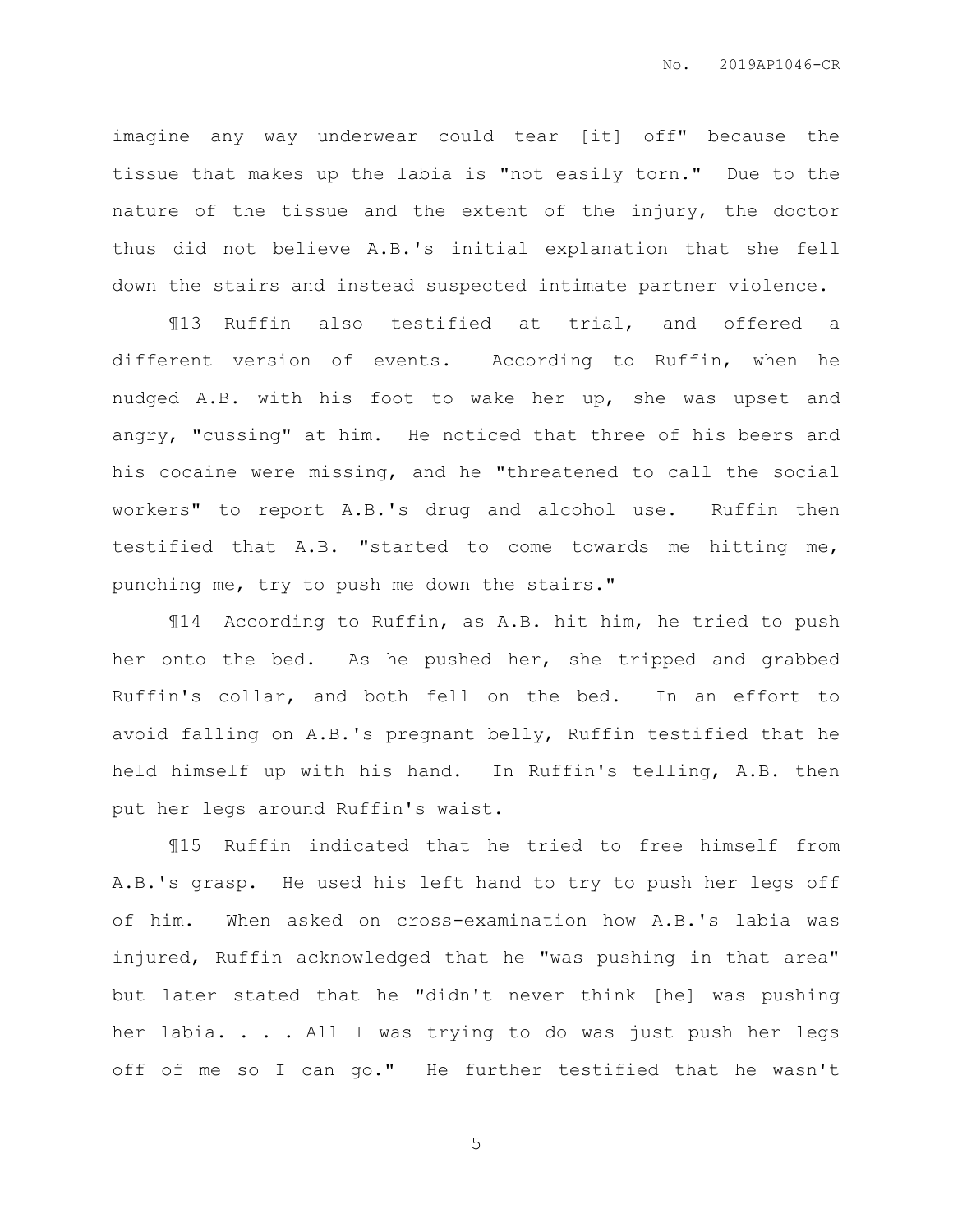trying to use force and was "gently" trying to remove A.B.'s legs from around him so he could leave.

¶16 Ruffin acknowledged the size disparity between him and A.B. He stated that he was a "big man," six feet, four inches tall, who weighed 300 pounds at the time of the altercation and that A.B. was "small" and five months pregnant.

¶17 After the close of evidence, Ruffin's counsel asked the circuit court to give the jury instruction on self-defense and defense of others.<sup>7</sup> Counsel explained that Ruffin testified that "he didn't know what she was going to do to him and that he was trying to get away and he was also trying to prevent himself from falling on the unborn child so the actions he undertook were designed to protect himself, the unborn child, quite frankly [A.B.]." However, soon after making this request, Ruffin's counsel withdrew it. He reasoned: "After reading through it I don't think it can be worded the way I think it needs to be worded. Therefore, I'm going to withdraw the request. I'm not sure it really fits this situation."

¶18 In its stead, Ruffin's counsel asked the circuit court to give the jury the instruction on an accident defense.<sup>8</sup> Ultimately, the circuit court read the accident instruction with respect to the mayhem charge, but not the sexual assault charge. The jury convicted Ruffin of second-degree sexual assault

 $\overline{a}$ 

<sup>7</sup> For the elements of self-defense, see infra, ¶32.

<sup>&</sup>lt;sup>8</sup> "Accident is a defense that negatives intent, and may negative lesser mental elements." State v. Watkins, 2002 WI 101, ¶41, 255 Wis. 2d 265, 647 N.W.2d 244.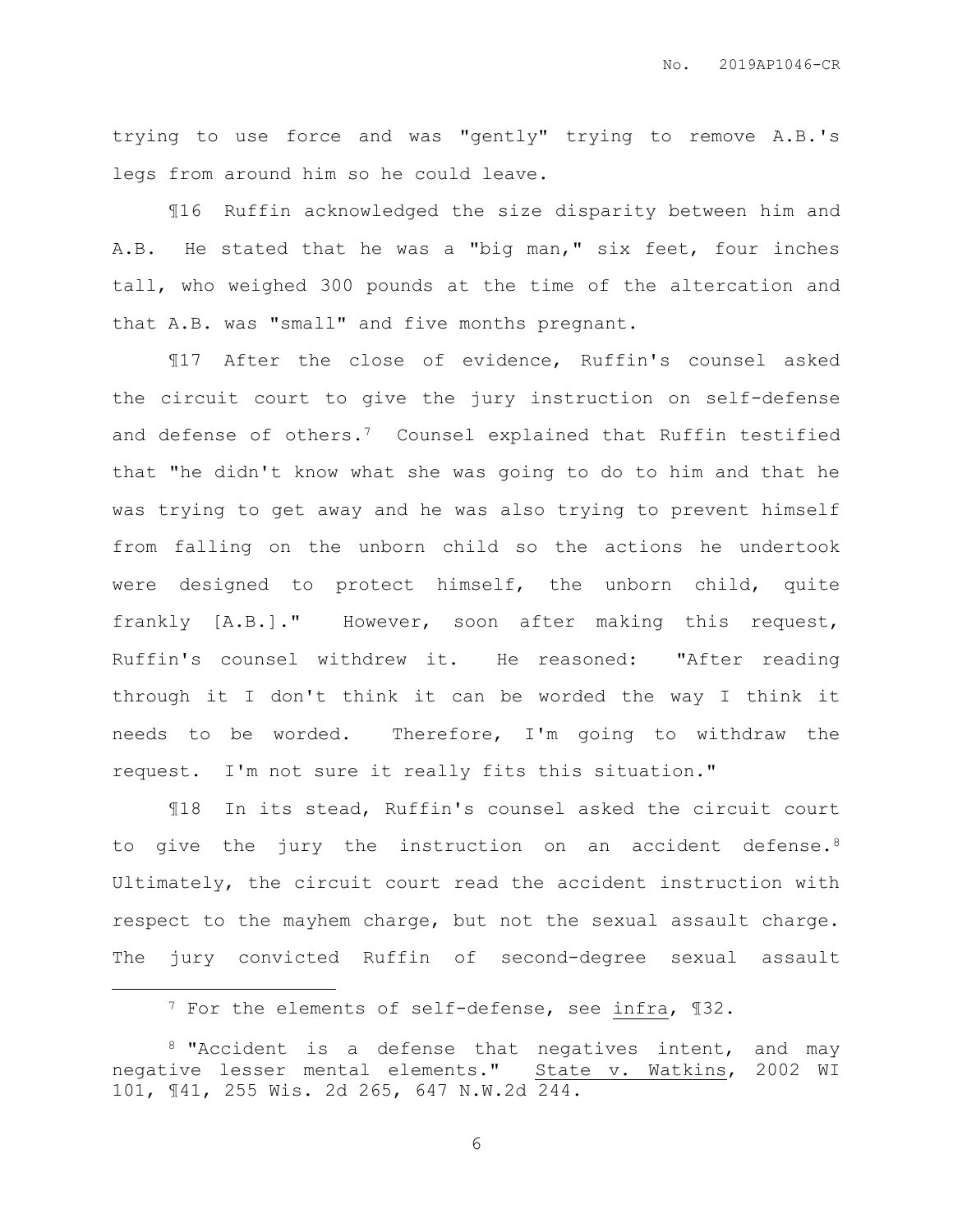(sexual intercourse<sup>9</sup> without consent causing injury), and acquitted him of mayhem.

¶19 After some additional proceedings not relevant to the issue before us,  $10$  Ruffin filed a postconviction motion. In his motion, he asserted three claims: (1) that the circuit court's error in giving a wrong jury instruction on the sexual assault count was not harmless, (2) that the circuit court erred by not giving the jury the accident instruction for the sexual assault count, and (3) that his counsel was ineffective for withdrawing the request for a self-defense instruction.

¶20 The circuit court denied Ruffin's motion without a hearing, rejecting each of Ruffin's claims. With regard to the claim of ineffective assistance of counsel for withdrawing the request for a self-defense instruction, the circuit court determined that withdrawing the request did not constitute ineffective assistance "based on the facts of this case." It further stated that "even if a self-defense instruction had been given, there is not a reasonable probability the jury would have

 $\overline{a}$ 

<sup>10</sup> After conviction and prior to sentencing, it came to light that the circuit court had given the incorrect jury instruction on the sexual assault charge. Namely, the instruction given was for sexual assault with use of force (Wis JI——Criminal 1208) rather than the charged offense, sexual assault causing injury (Wis JI—Criminal 1209). After briefing from the parties on how to address the error, the circuit court determined that giving the wrong jury instruction was harmless error, and the case proceeded to sentencing.

<sup>9</sup> Wisconsin Stat. § 940.225(5)(c) defines "sexual intercourse" as including an "intrusion, however slight, of any part of a person's body or of any object into the genital or anal opening . . . by the defendant."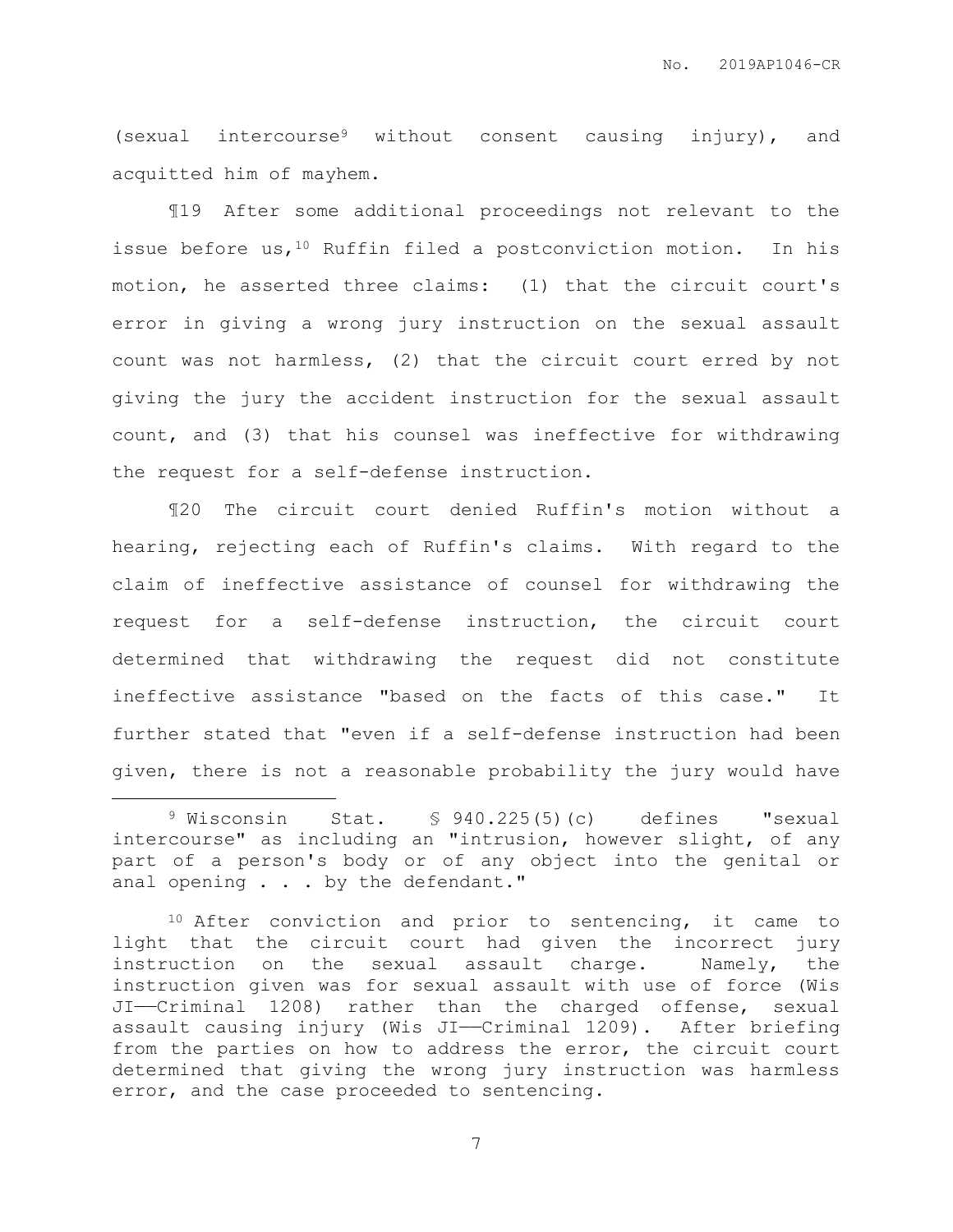bought it based on the amount of force that was used." The circuit court further commented on the extent of A.B.'s injuries: "Almost entirely ripping off the woman's labia——she testified it was just hanging there—that required 28 stitches to reattach it? When she was laying on the bed face up? There is not a reasonable probability he would have obtained an acquittal."

¶21 Ruffin appealed, and the court of appeals affirmed in part and reversed in part. State v. Ruffin, No. 2019AP1046-CR, unpublished slip op. (Wis. Ct. App. Mar. 9, 2021). It affirmed the circuit court's rejection of Ruffin's first two arguments, but reversed the circuit court's denial of Ruffin's postconviction motion on the basis that Ruffin's trial counsel was ineffective for withdrawing the request for a self-defense instruction and remanded to the circuit court for a Machner hearing.

¶22 Specifically, the court of appeals concluded that "Ruffin has alleged sufficient facts in his postconviction motion that his trial counsel was ineffective for withdrawing his request for the self-defense instruction and is, therefore, entitled to a Machner hearing addressing his claim." Id., ¶42. In arriving at this conclusion, the court of appeals noted that Ruffin had alleged in his postconviction motion that A.B. was attacking him and his decision to push what he thought were her legs was a reasonable action, "given that he did not want to put his weight on [A.B.] and possibly harm [A.B.] and their unborn child," and that it must accept all of Ruffin's allegations as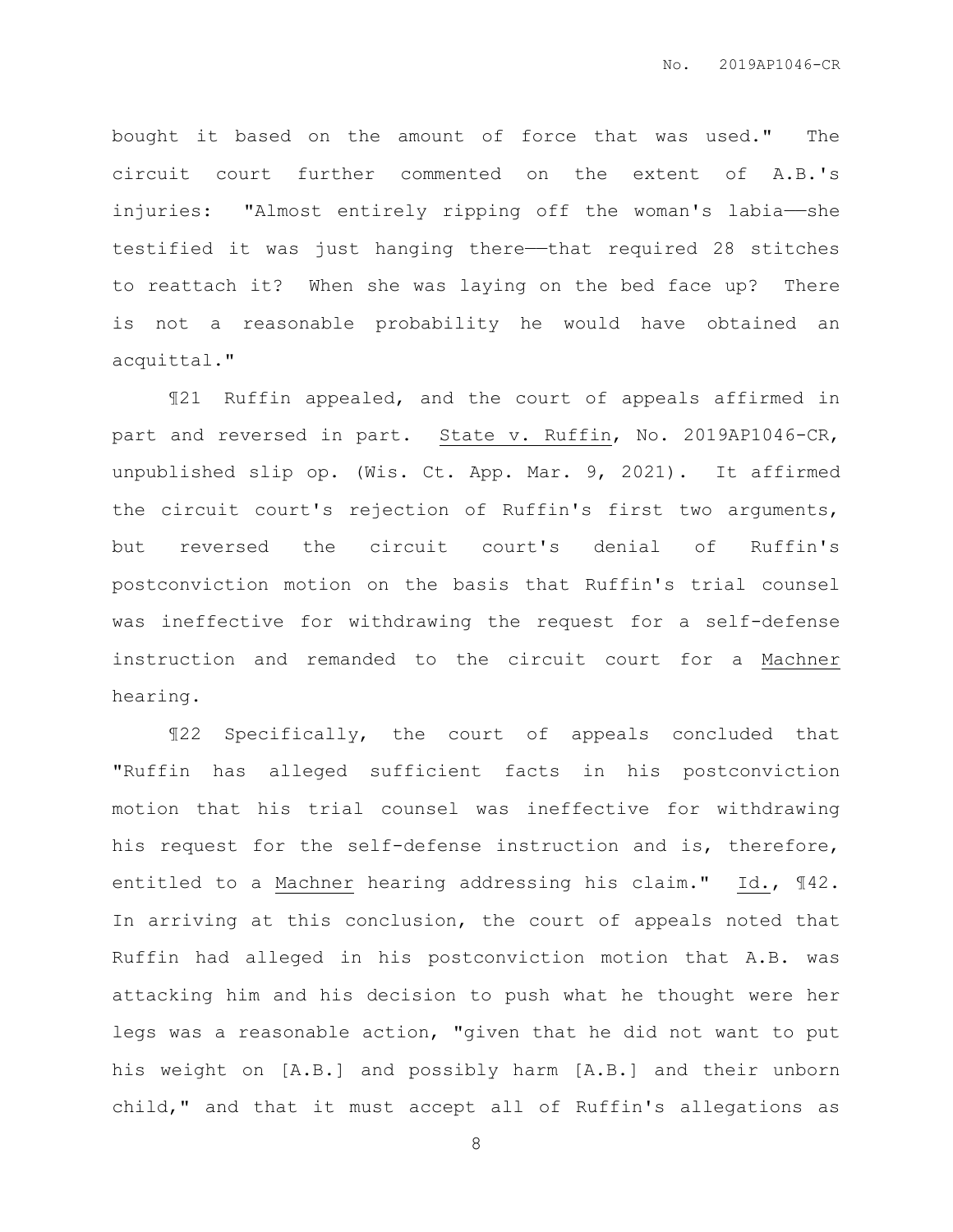true for purposes of deciding the necessity of an evidentiary hearing. Id., ¶45.

¶23 Judge White concurred in part and dissented in part, dissenting to the majority's conclusion that Ruffin is entitled to a Machner hearing on his ineffective assistance claim related to the self-defense instruction. Id., ¶48 (White, J., concurring in part; dissenting in part). Specifically, Judge White determined that "the record conclusively demonstrates that Ruffin is not entitled to relief." Id., ¶53. The dissent reasoned: "I do not believe any jury would conclude that Ruffin's testimony showed he believed his actions that caused [A.B.]'s injury were necessary for his self-defense." Id., ¶50.

¶24 Further, the dissent espoused the belief that "Ruffin's theory of defense is antithetical to Wisconsin law on self-defense. . . . Ruffin's testimony does not establish that his use of force against [A.B.] was intentional and necessary, even in the light most favorable to Ruffin's claims." Id., ¶51. "It defies common sense that during a physical altercation between a pregnant woman and a man nearly a foot taller and more than one hundred pounds heavier than she, that there was a reasonable basis for Ruffin's use of force." Id., ¶52. Accordingly, Judge White concluded that "[t]here is no view of the evidence under which the jury could have found Ruffin's use of force was reasonably made in self-defense, and there is no reasonable probability that the jury would have returned a different verdict had it been instructed on self-defense." Id., ¶53.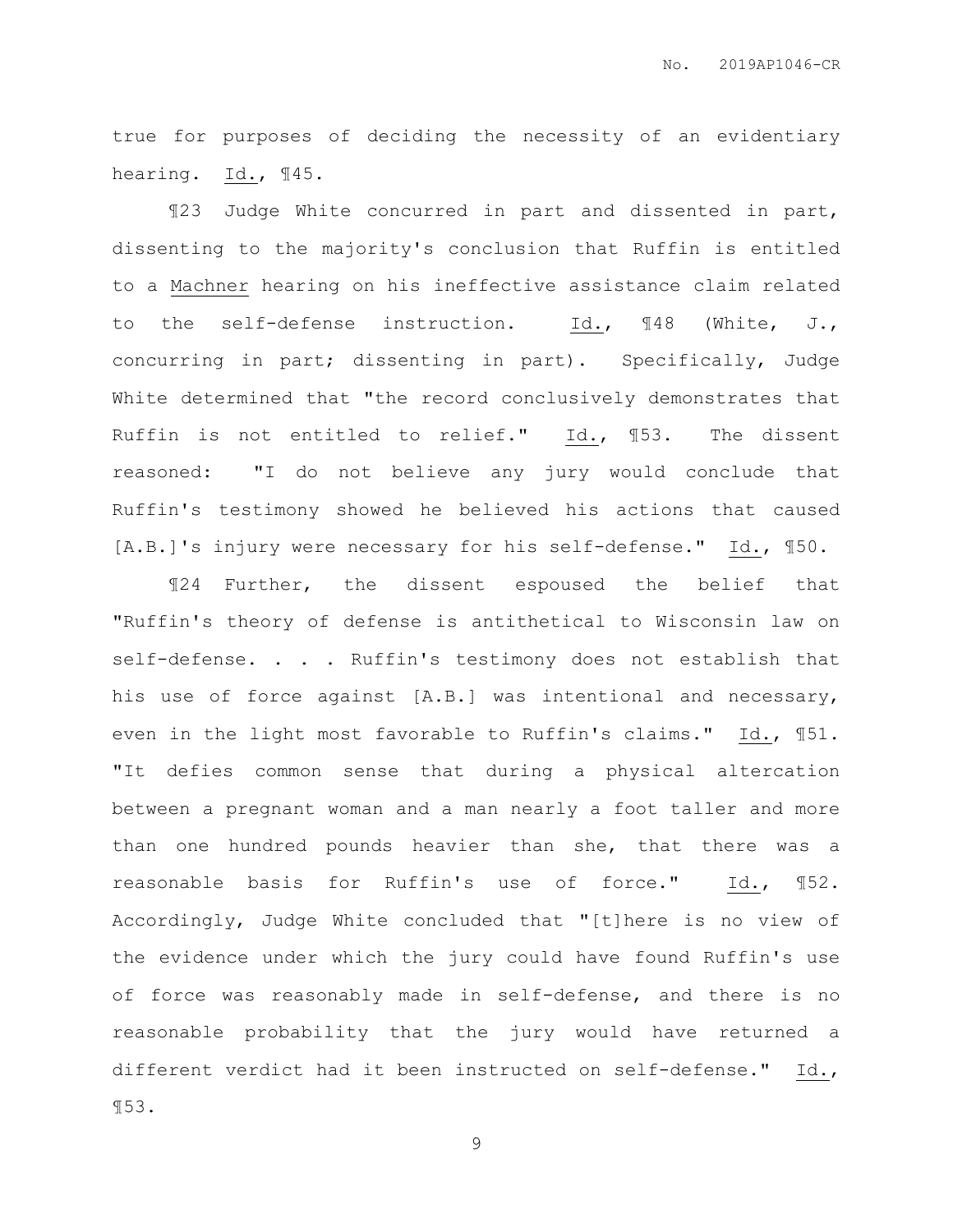¶25 Both Ruffin and the State petitioned for review of aspects of the court of appeals' decision. This court granted the State's petition and denied Ruffin's. Thus, the only issue before the court is that raised by the State regarding ineffective assistance of counsel due to the withdrawal of the request for a self-defense instruction.

#### II

¶26 We are called upon to review the court of appeals' determination that the circuit court erroneously exercised its discretion by denying Ruffin's postconviction motion without an evidentiary hearing. We are guided by a mixed standard of appellate review. State v. Allen, 2004 WI 106, ¶9, 274 Wis. 2d 568, 682 N.W.2d 433.

¶27 First, we must determine whether the motion on its face alleges sufficient material facts that, if true, would entitle the defendant to relief. Id. This is a question that we review independently of the determinations rendered by the circuit court and court of appeals. Id. Whether the record conclusively demonstrates that the defendant is entitled to no relief is also a question of law we review independently. State v. Sulla, 2016 WI 46, ¶23, 369 Wis. 2d 225, 880 N.W.2d 659.

¶28 If the motion does not raise facts sufficient to entitle the defendant to relief, or if it presents only conclusory allegations, or if the record conclusively demonstrates that the defendant is not entitled to relief, the circuit court has the discretion to grant or deny a hearing. Allen, 274 Wis. 2d 568, ¶9. In other words, if the record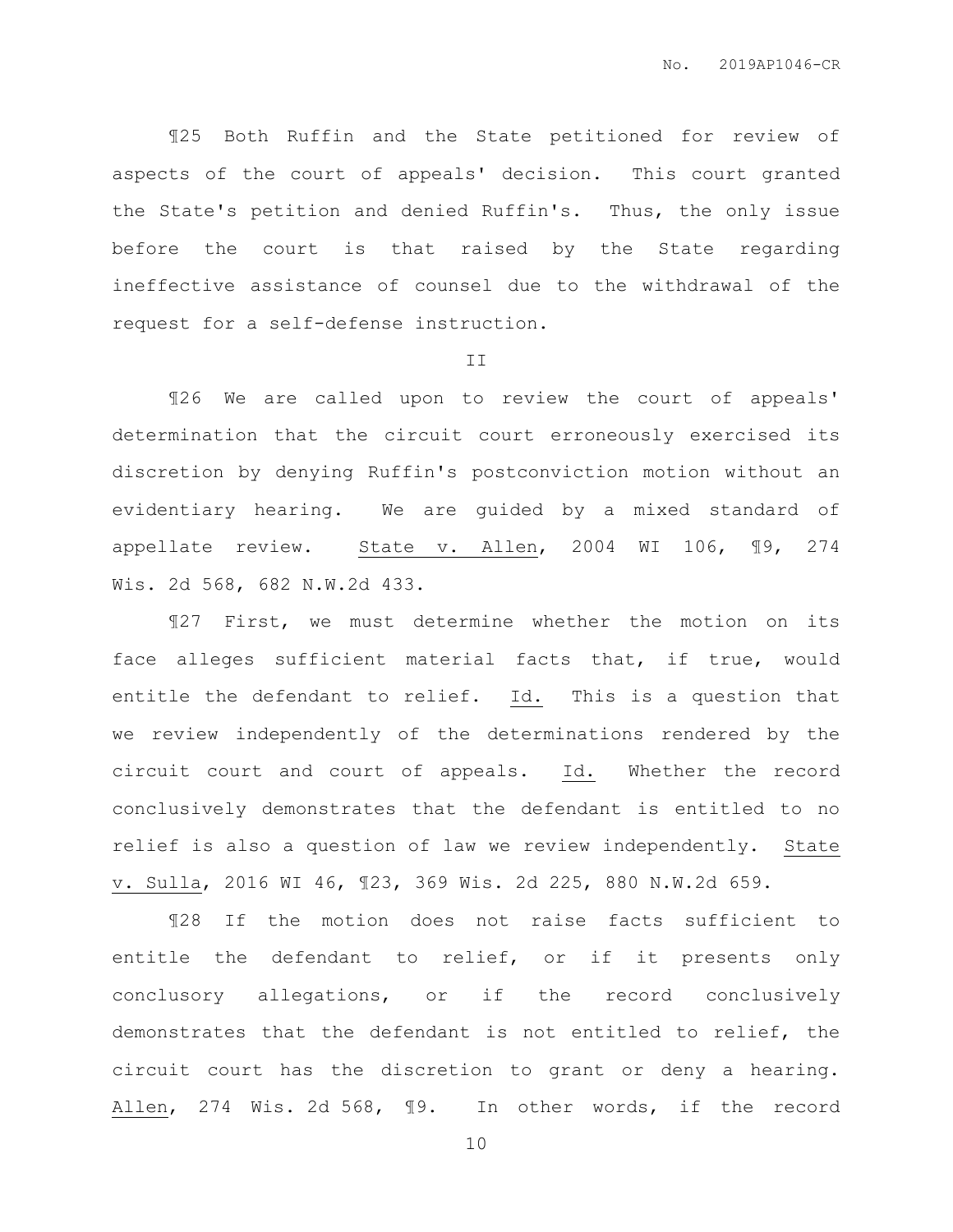conclusively demonstrates that the defendant is not entitled to relief, then either option—holding a hearing or not—is within the circuit court's discretion. We review discretionary decisions for an erroneous exercise of discretion. Id. An exercise of discretion is erroneous if it is based on an error of fact or law. Horizon Bank, Nat'l Ass'n v. Marshalls Point Retreat LLC, 2018 WI 19, ¶29, 380 Wis. 2d 60, 908 N.W.2d 797.

¶29 Ruffin's claim arises in the context of ineffective assistance of counsel. For an ineffective assistance of counsel claim to be successful, a defendant must demonstrate both that (1) counsel's representation was deficient, and (2) the deficiency was prejudicial. State v. Dalton, 2018 WI 85, ¶32, 383 Wis. 2d 147, 914 N.W.2d 120. Both prongs of the inquiry need not be addressed if the defendant makes an insufficient showing on one. Id.

¶30 To demonstrate deficient performance, a defendant must show that counsel's representation fell below an objective standard of reasonableness considering all the circumstances. State v. Carter, 2010 WI 40, ¶22, 324 Wis. 2d 640, 782 N.W.2d 695 (citing Strickland v. Washington, 466 U.S. 668, 688 (1984)). In evaluating counsel's performance, we are highly deferential to counsel's strategic decisions. Dalton, 383 Wis. 2d 147, ¶35. Indeed, counsel's performance need not be perfect, or even very good, to be constitutionally adequate. Id.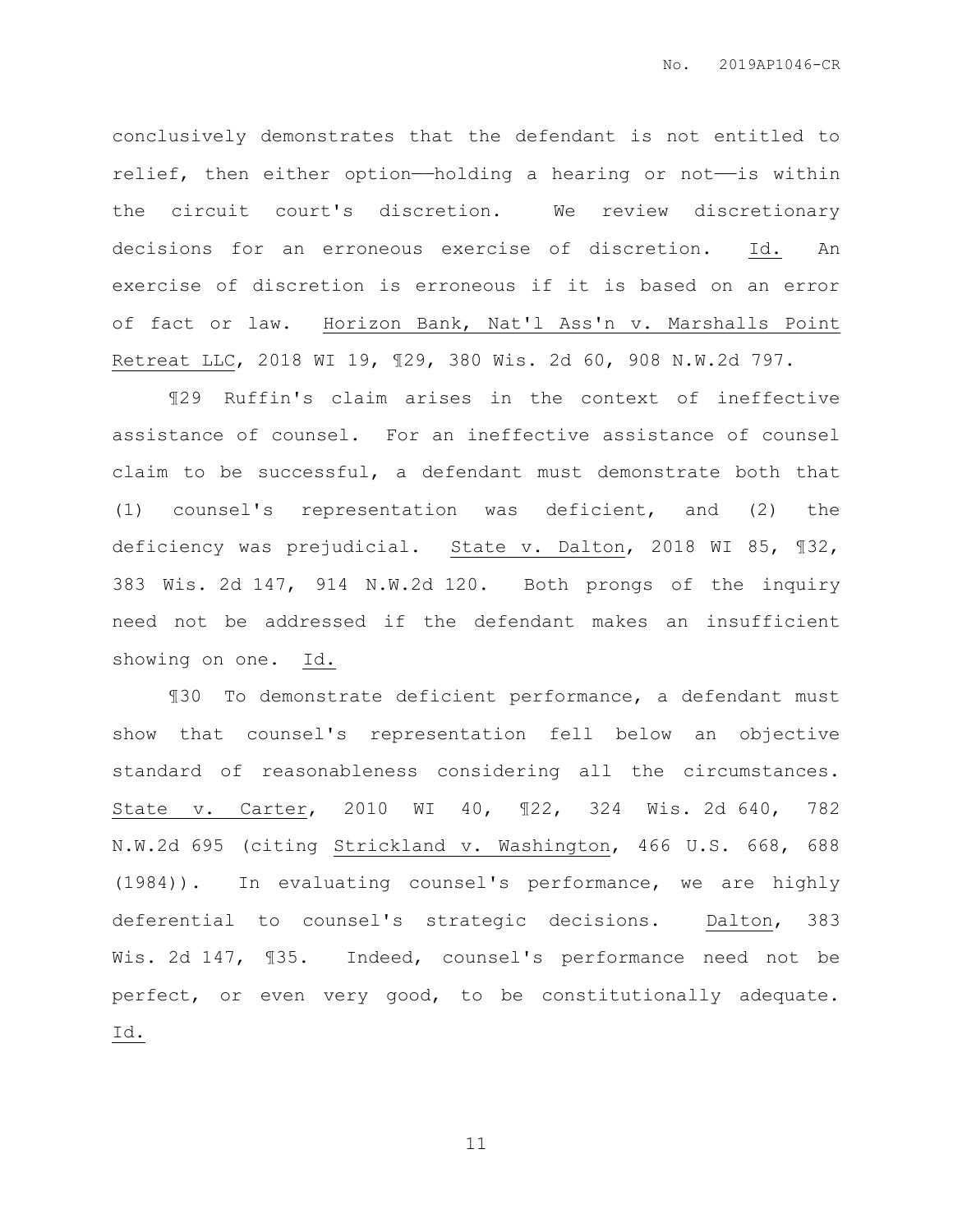¶31 We begin by setting forth and reaffirming the legal test when determining if a defendant is entitled to an evidentiary hearing on a postconviction motion. Subsequently, we apply that test to the facts of this case.

A

¶32 Ruffin contends that his trial counsel was ineffective for withdrawing his request for a self-defense instruction on the sexual assault count. Self-defense is a defense to criminal liability set forth by statute as follows:

A person is privileged to threaten or intentionally use force against another for the purpose of preventing or terminating what the person reasonably believes to be an unlawful interference with his or her person by such other person. The actor may intentionally use only such force or threat thereof as the actor reasonably believes is necessary to prevent or terminate the interference. The actor may not intentionally use force which is intended or likely to cause death or great bodily harm unless the actor reasonably believes that such force is necessary to prevent imminent death or great bodily harm to himself or herself.

Wis. Stat. § 939.48(1). In other words, the law of self-defense allows the defendant to threaten or intentionally use force against another if (1) the defendant believed that there was an actual or imminent unlawful interference with the defendant's person, (2) the defendant believed that the amount of force the defendant used or threatened to use was necessary to prevent or terminate the interference, and (3) the defendant's beliefs were reasonable. State v. Stietz, 2017 WI 58, ¶11, 375 Wis. 2d 572, 895 N.W.2d 796.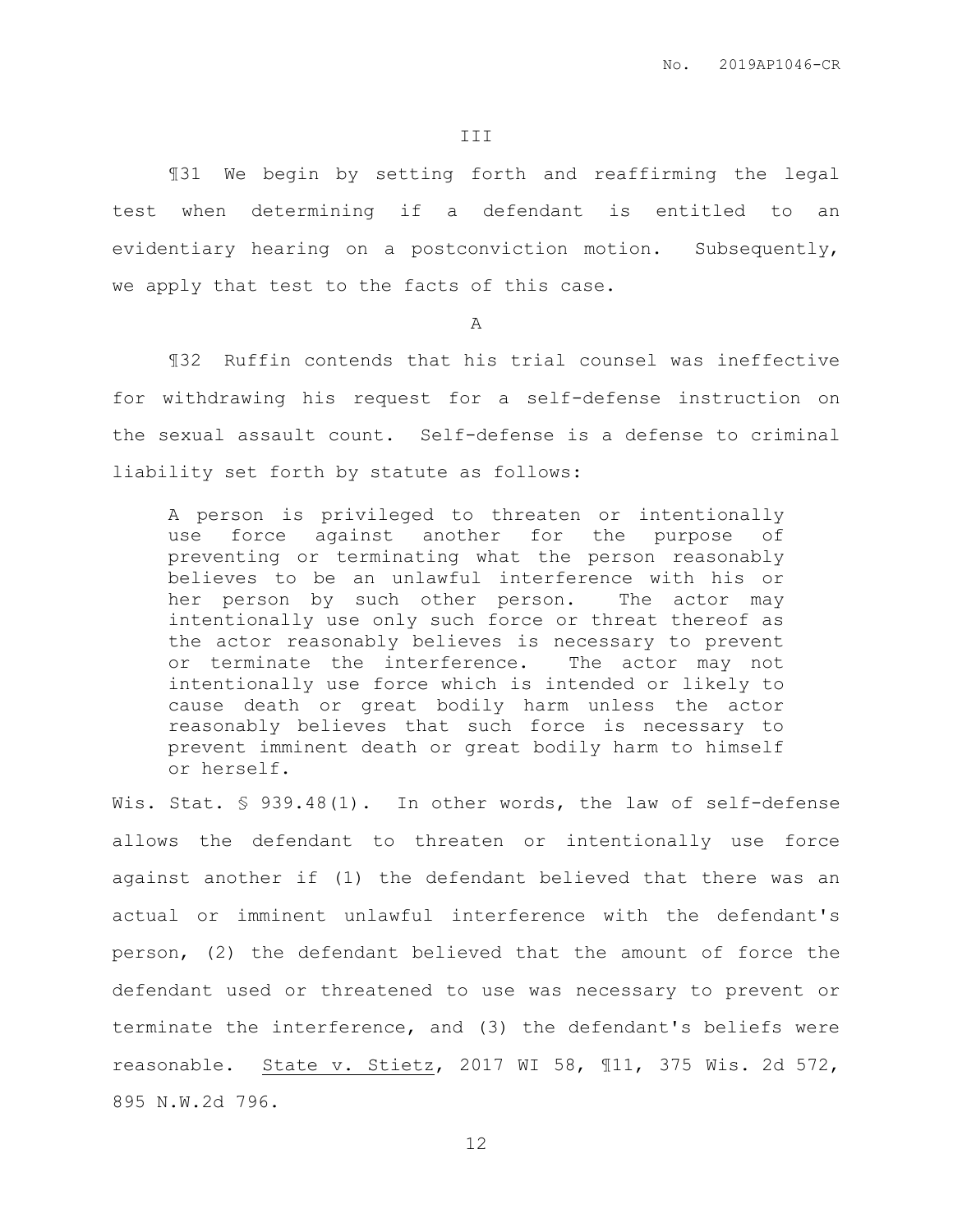¶33 "A jury must be instructed on self-defense when a reasonable jury could find that a prudent person in the position of the defendant under the circumstances existing at the time of the incident could believe that he was exercising the privilege of self-defense." Id., ¶15. To be entitled to the instruction, the defendant bears a burden of production, but it is a low bar. Id., ¶16; State v. Head, 2002 WI 99, ¶111, 255 Wis. 2d 194, 648 N.W.2d 413. Indeed, the defendant "need produce only 'some evidence' in support of the privilege of self-defense," a standard that may be satisfied even if the evidence is weak, inconsistent, of doubtful credibility, or slight. Stietz, 375 Wis. 2d 572,  $\text{\texttt{M16-17.}}$  When considering whether to permit a defense, the court must view the evidence in the light most favorable to the defendant. State v. Coleman, 206 Wis. 2d 199, 213, 556 N.W.2d 701 (1996).

¶34 The court of appeals here determined that Ruffin is entitled to a Machner hearing because, assuming that all facts raised in his postconviction motion are true, he came forward with "some evidence," which is sufficient to support the instruction. Ruffin, No. 2019AP1046-CR, at ¶¶44-47. The State contends that the court of appeals did not conduct the complete analysis by failing to address the question of whether the record conclusively demonstrates that Ruffin is not entitled to relief.

¶35 Before answering this question, we provide a quick reference regarding the legal standard under which we determine whether a defendant is entitled to an evidentiary hearing on a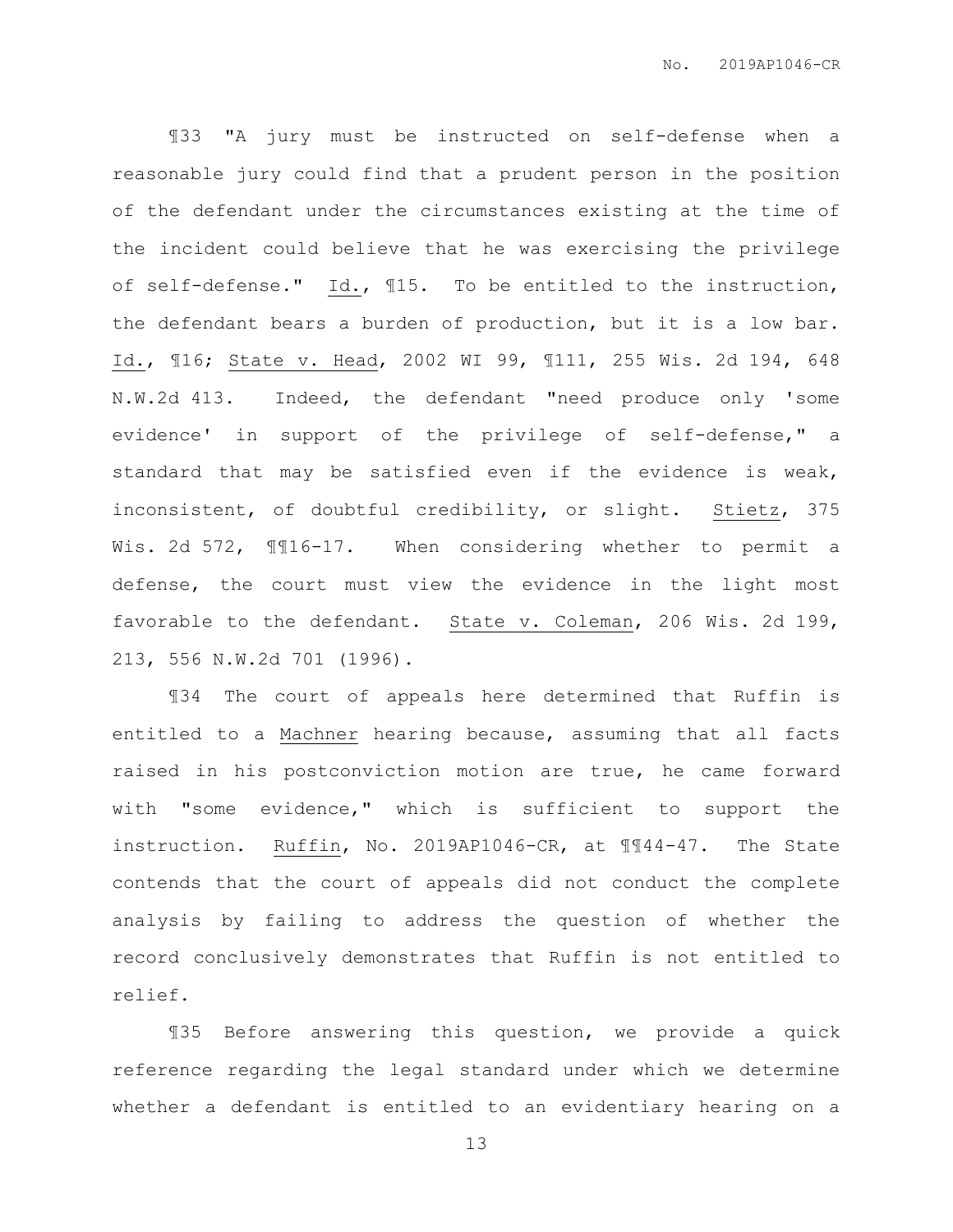postconviction motion. The test we apply in this case is wellestablished. That is, we must determine first whether the motion on its face alleges sufficient material facts that, if true, would entitle the defendant to relief. Allen, 274 Wis. 2d 568, ¶9. "A defendant is entitled to a Machner hearing only when his motion alleges sufficient facts, which if true, would entitle him to relief." State v. Sholar, 2018 WI 53, 150, 381 Wis. 2d 560, 912 N.W.2d 89 (citing Allen, 274 Wis. 2d 568, ¶14). However, if the motion does not raise facts sufficient to entitle the defendant to relief, or if it presents only conclusory allegations, or if the record conclusively demonstrates that the defendant is not entitled to relief, the circuit court has the discretion to grant or deny a hearing. Id.

¶36 This test was articulated in State v. Bentley, 201 Wis. 2d 303, 310-11, 548 N.W.2d 50 (1996) (citing Nelson v. State, 54 Wis. 2d 489, 497, 195 N.W.2d 629 (1972)). It has been repeated in numerous cases. See, e.g., Sholar, 381 Wis. 2d 560, ¶50; State v. McAlister, 2018 WI 34, ¶¶25-26, 380 Wis. 2d 684, 911 N.W.2d 77; State v. Sulla, 2016 WI 46, ¶23, 369 Wis. 2d 225, 880 N.W.2d 659; State v. Balliette, 2011 WI 79, ¶18, 336 Wis. 2d 358, 805 N.W.2d 334; State v. Love, 2005 WI 116, ¶26, 284 Wis. 2d 111, 700 N.W.2d 62; Allen, 274 Wis. 2d 568, ¶9.

¶37 Lest there be any doubt about the application of the test, we clarified Bentley's language in State v. Howell, 2007 WI 75, ¶77 n.51, 301 Wis. 2d 350, 734 N.W.2d 48. In Howell, we set forth: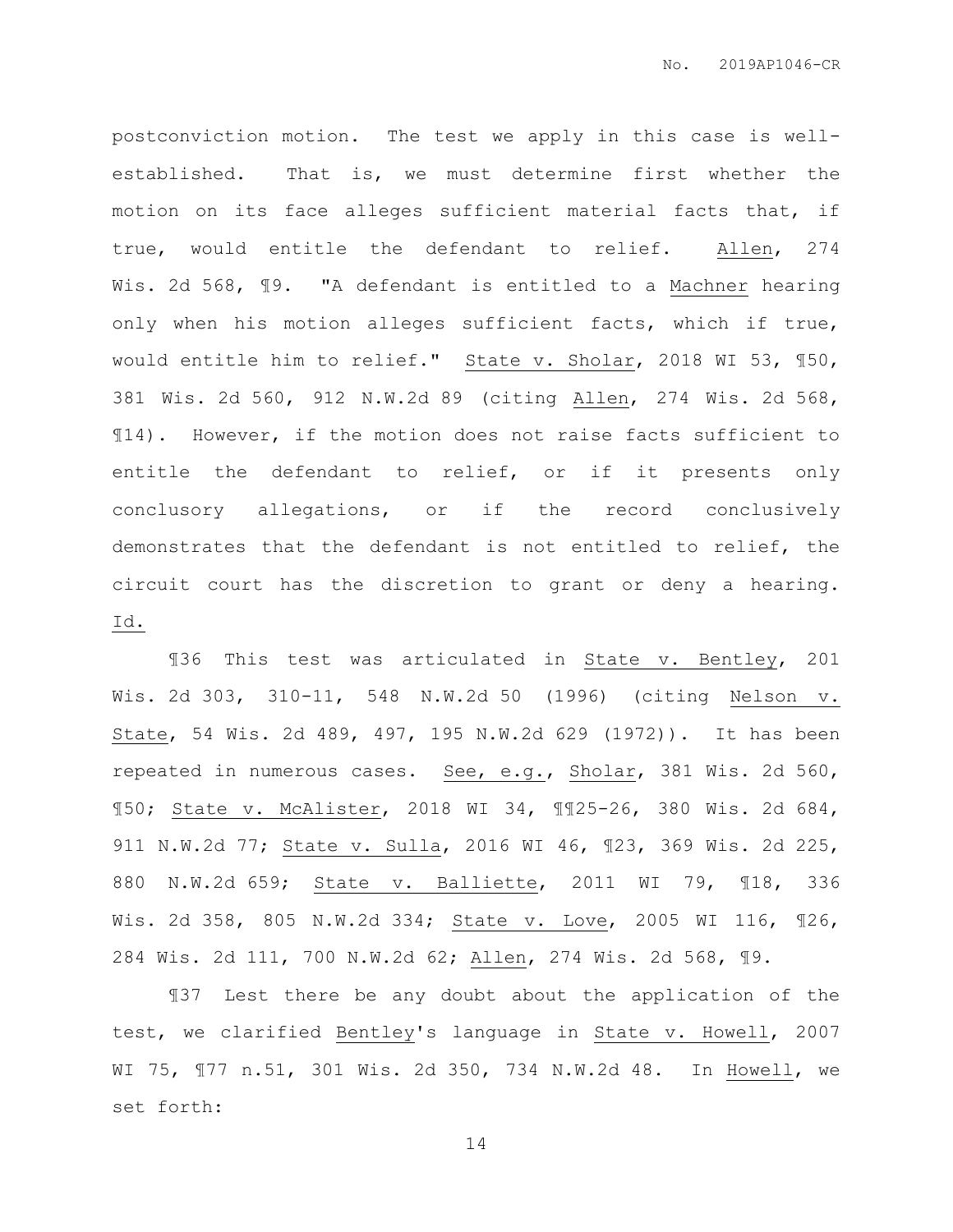No. 2019AP1046-CR

The Bentley court interpreted Nelson as follows: "If the motion on its face alleges facts which would entitle the defendant to relief, the circuit court has no discretion and must hold an evidentiary hearing." In phrasing the Nelson test this way, Bentley might be interpreted to make an evidentiary hearing mandatory whenever the motion contains sufficient, nonconclusory facts, even if the record as a whole would demonstrate that the defendant's plea was constitutionally sound. Such an interpretation of Nelson and Bentley, however, is not correct. The correct interpretation of Nelson/Bentley is that an evidentiary hearing is not mandatory if the record as a whole conclusively demonstrates that defendant is not entitled to relief, even if the motion alleges sufficient nonconclusory facts.

Id. (second emphasis added) (citation omitted).

¶38 We take this opportunity to once again reaffirm the test articulated in Bentley, clarified by Howell, and repeated in numerous cases. Accordingly, we emphasize that an evidentiary hearing is not mandatory if a defendant's motion presents only conclusory allegations or if the record as a whole conclusively demonstrates that the defendant is not entitled to relief. Next, we move to apply this test here, with our focus on whether the record conclusively demonstrates that Ruffin is not entitled to relief.

B

¶39 In applying the test to the facts of this case, we agree with the State that the court of appeals erred. Although Ruffin's motion on its face alleges facts that, if true, would entitle him to relief, the court of appeals majority did not conduct the "record conclusively demonstrates" inquiry, thus performing only half of the required analysis.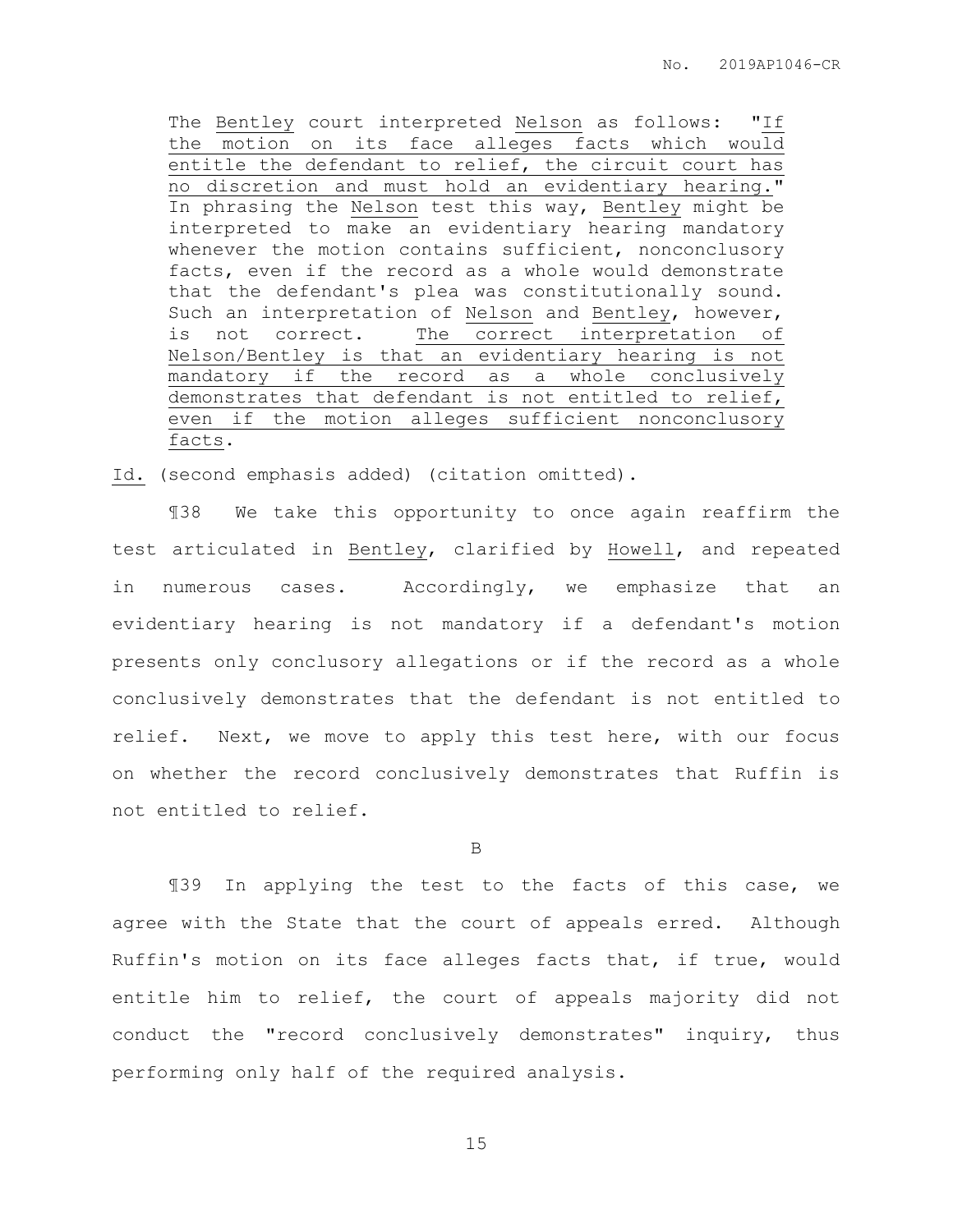¶40 The court of appeals began its analysis by setting forth the proper legal standard for determining entitlement to an evidentiary hearing. Ruffin, No. 2019AP1046-CR, at ¶16. With regard to another of Ruffin's claims, it correctly applied the standard, determining that "despite the jury having received the wrong instruction, the record conclusively shows that there is no reasonable probability that the outcome would have been different had trial counsel objected and the jury received the correct instruction on the sexual assault charge." Id., ¶22.

¶41 However, the court of appeals neglected the "record conclusively demonstrates" analysis with respect to the claim at issue here. Conducting such an analysis, we conclude that the record conclusively demonstrates that Ruffin is not entitled to relief on his claim that trial counsel was ineffective for withdrawing a request for a self-defense instruction.

¶42 As stated, the law of self-defense allows the defendant to threaten or intentionally use force against another if (1) the defendant believed that there was an actual or imminent unlawful interference with the defendant's person, (2) the defendant believed that the amount of force the defendant used or threatened to use was necessary to prevent or terminate the interference, and (3) the defendant's beliefs were reasonable. Stietz, 375 Wis. 2d 572, ¶11. We agree with the State that no reasonable jury would find that Ruffin acted in self-defense.

¶43 In Ruffin's telling, he and A.B. engaged in a verbal argument, and she tried to push him down the stairs. He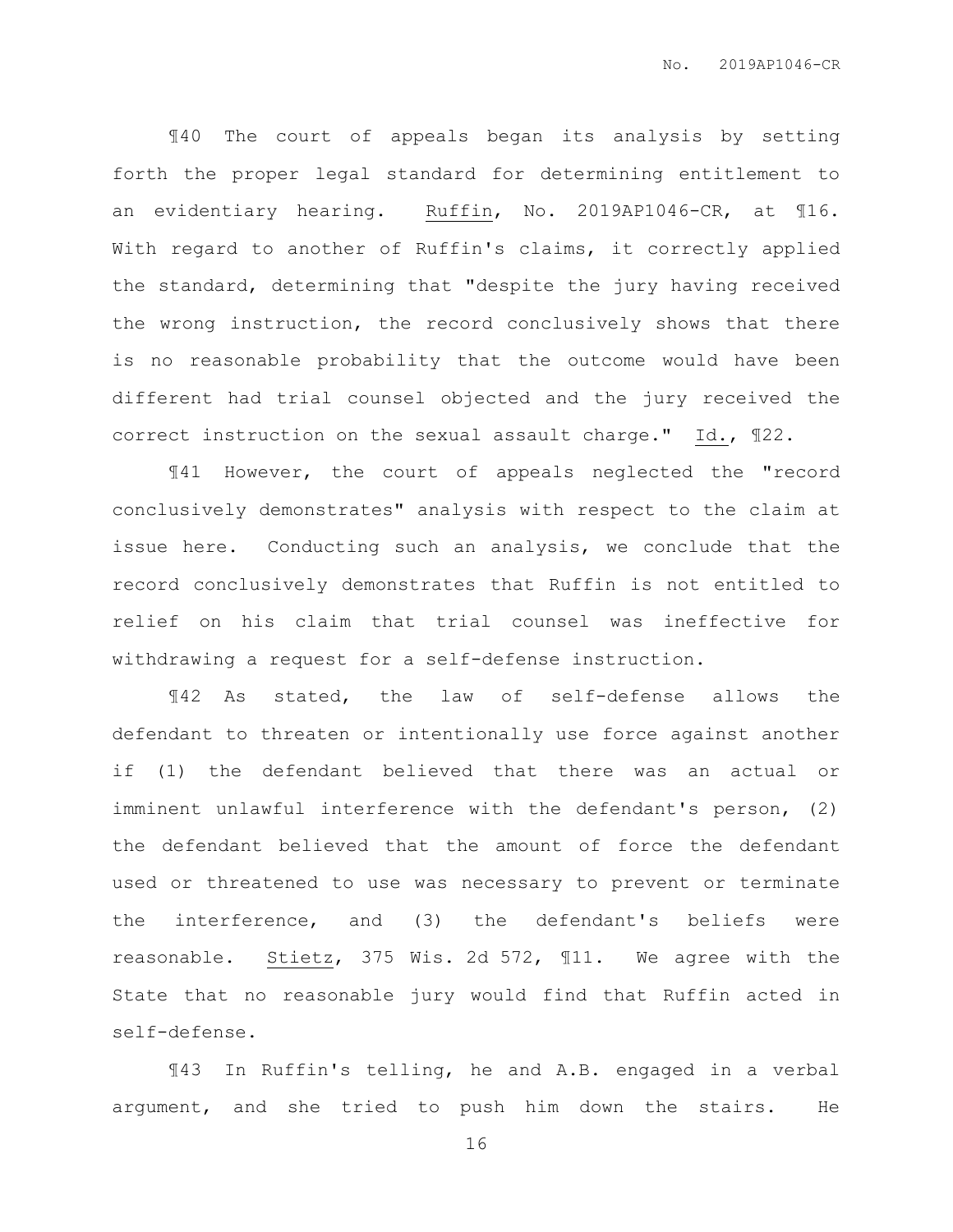testified that he responded by pushing her back into the room and onto the bed. As he pushed her onto the bed she tripped and grabbed Ruffin's collar, dragging both of them onto the bed. Ruffin then testified that A.B. wrapped her legs around him and that "[a]s she did that all I know she's pulling me toward her. I have no idea what she was trying to do so I'm trying to get her legs from around my waist so everything happened so fast."

¶44 Even assuming that there was an unlawful interference with Ruffin's person, there is no evidence from which a reasonable person could find that Ruffin applied an amount of force he reasonably believed was necessary to stop the interference. As Judge White wrote in dissent at the court of appeals, "It defies common sense that during a physical altercation between a pregnant woman and a man nearly a foot taller and more than one hundred pounds heavier than she, that there was a reasonable basis for Ruffin's use of force." Ruffin, No. 2019AP1046-CR, at ¶52 (White, J., concurring in part; dissenting in part). Indeed, the amount of force used here can only be described as heinous. There is no view of the evidence under which such a use of force can be "reasonable" given the size disparity between Ruffin and the victim, the alleged actions of the victim, and the extent of the victim's injuries, even accepting Ruffin's testimony.

¶45 Further, as Judge White observed, "Ruffin's testimony does not establish that his use of force against [A.B.] was intentional and necessary." Id., ¶51. Such testimony is necessary to establish self-defense because "[o]ne exercising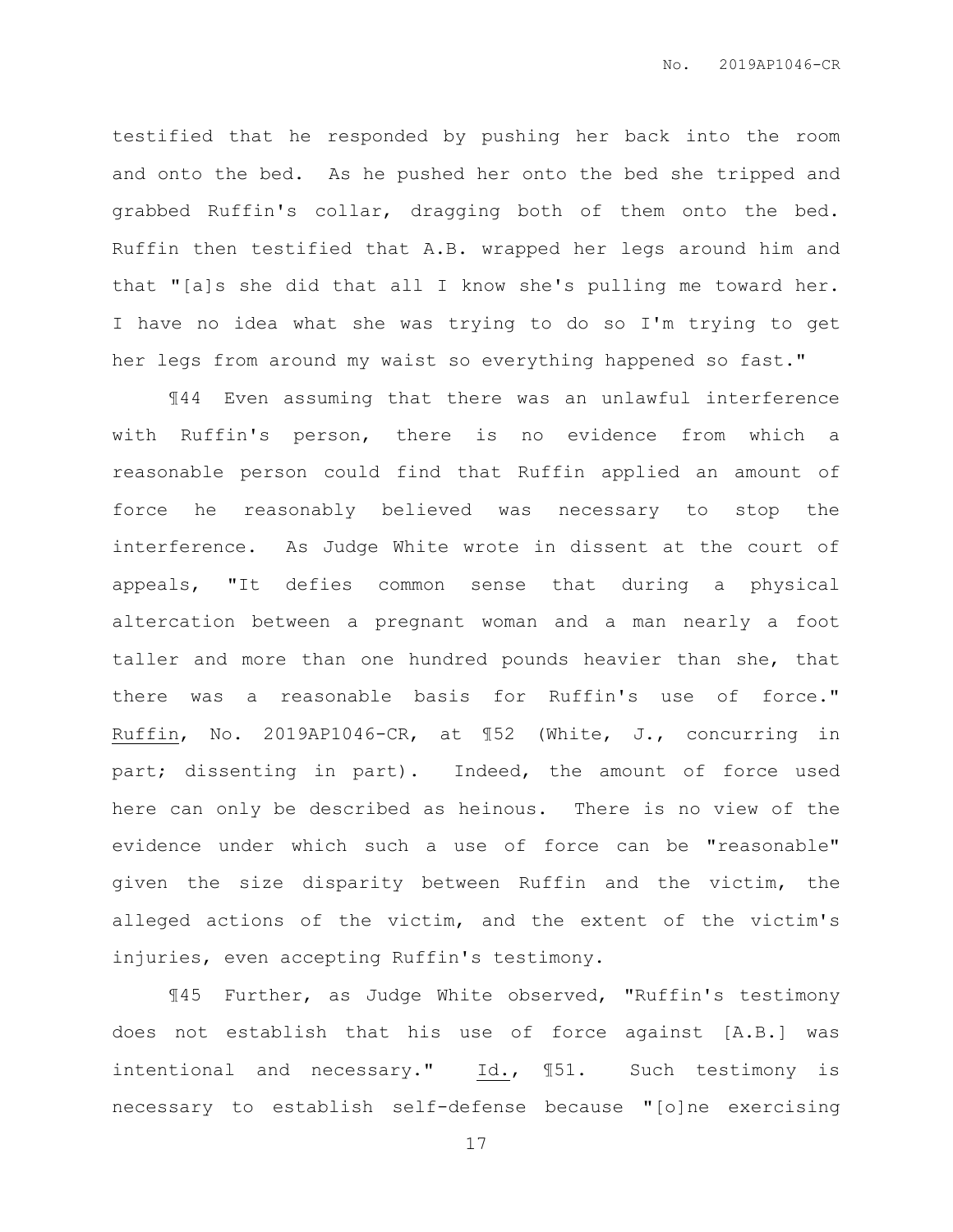the privilege of self-defense intends to use force or to threaten force against another for the purpose of self-defense." Thomas v. State, 53 Wis. 2d 483, 488, 192 N.W.2d 864 (1972) (emphasis added); see also Head, 255 Wis. 2d 194, ¶84.

¶46 Ruffin testified only that he was "pushing in that area," not that he intentionally used the force he did because he thought it necessary to terminate A.B.'s interference with his person. Further, Ruffin testified that he was not trying to use force and was just "gently" attempting to remove A.B.'s legs from around him so he could leave. This is entirely inconsistent with an intentional use of force of the magnitude employed here. With no testimony that his use of force was intentional and necessary, Ruffin's self-defense argument was bound to fail even if the circuit court had given the instruction he requested.

¶47 Put in the context of the ineffective assistance of counsel analysis, the record conclusively demonstrates that Ruffin's counsel did not perform deficiently by withdrawing the request for a self-defense instruction. As stated, there is no reasonable view of the evidence that would have entitled Ruffin to the instruction. Counsel was correct in his assessment that self-defense does not "fit[] this situation" and made an objectively reasonable strategic decision to not request the self-defense instruction. Failing to request a jury instruction to an invalid defense does not constitute deficient performance. State v. Dundon, 226 Wis. 2d 654, 676, 594 N.W.2d 780 (1999).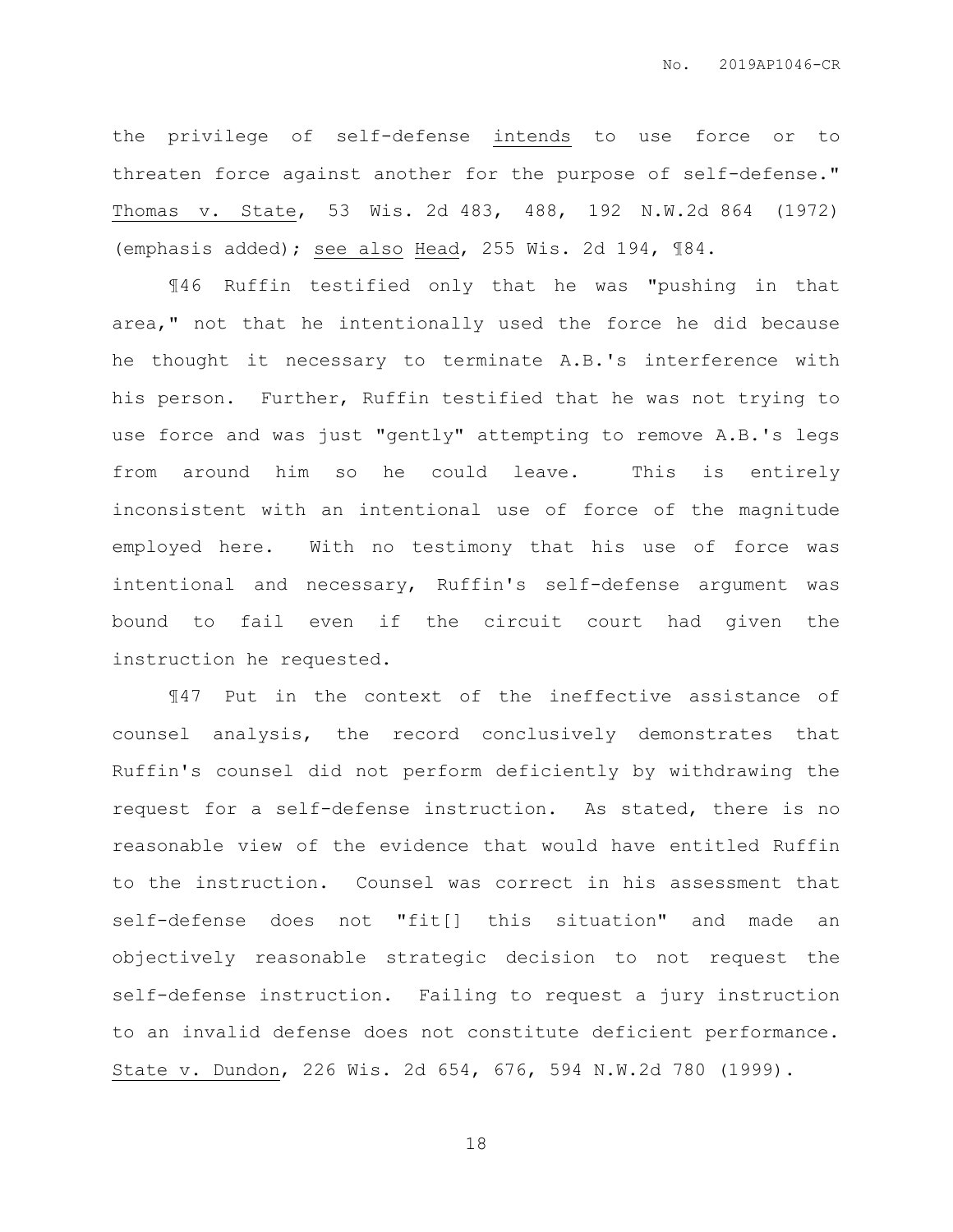¶48 In sum, we conclude that the record conclusively demonstrates that Ruffin is not entitled to relief on his claim that trial counsel was ineffective for withdrawing a request for a self-defense instruction. As a result, the circuit court did not erroneously exercise its discretion by denying Ruffin's motion without an evidentiary hearing.

¶49 Accordingly, we reverse the decision of the court of appeals.

*By the Court.*—The decision of the court of appeals is reversed.